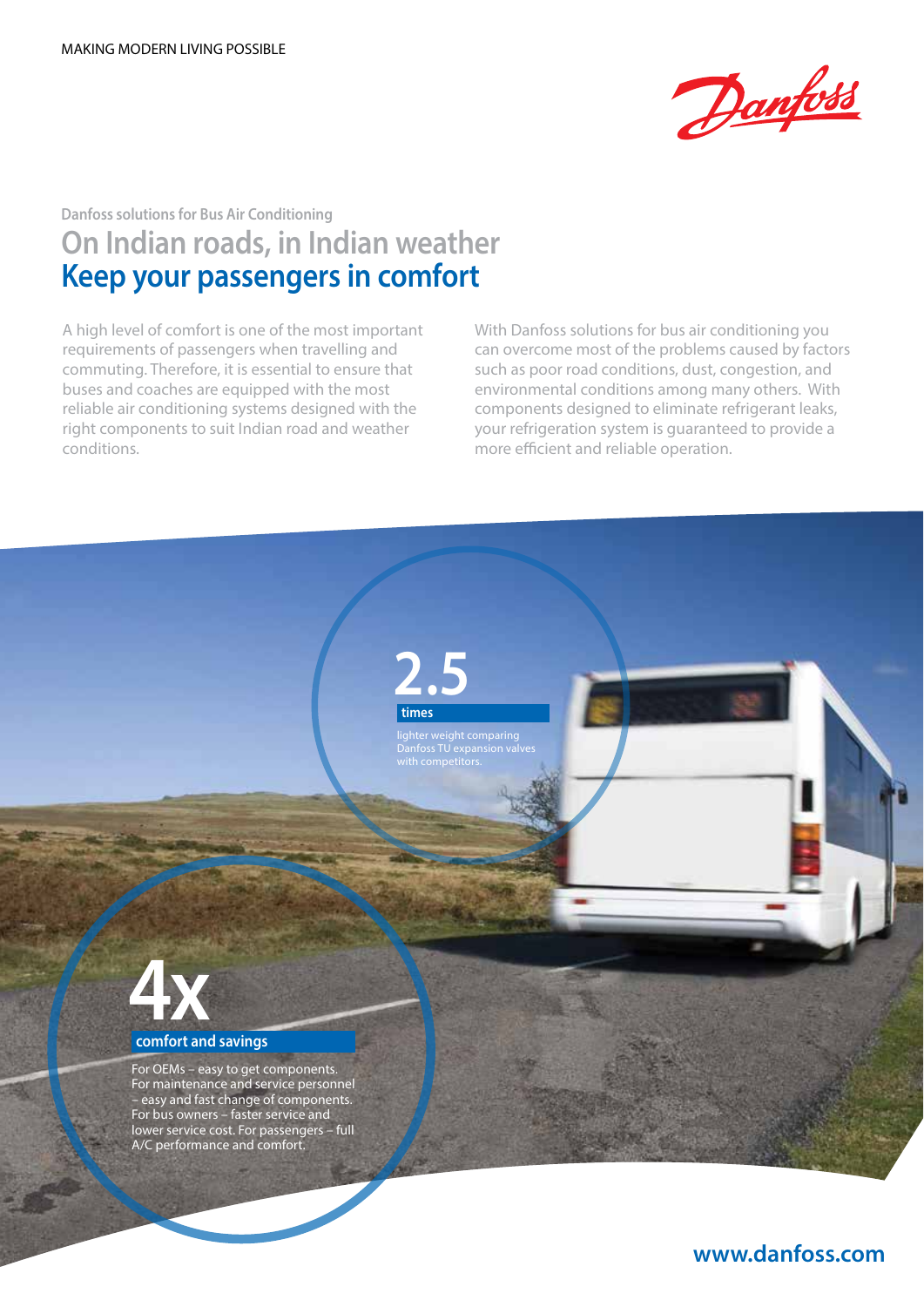

#### **TGE thermostatic expansion valve:**

- Wide capacity range
- Balanced port design
- Adjustable superheat setting
- Laser welded diaphragm housing resulting in strong stainless steel power element
- Bulb and strap technology that ensures stable and responsive superheat control

#### Pressure Regulating Valves



#### **KVL crankcase pressure regulating valve:**

- Limits the maximum crankcase pressure • Refrigeration system can operate under large load
- variations • Very easy adjustment of the set point
- Product quality is maintained throughout a long operating life time
- Pulsation damping design reduces vibrations

#### Check Valves and Ball Valves



#### **GBC ball valve:**

- Connects indoor and outdoor units with high Kv value Low internal leakage when closed avoiding refrigerant loss and faster vacuum during service
- A service valve is also useful to replace the filter drier and for other service related activities



#### **TU or TC thermostatic expansion valve:**

- Stainless steel hermetic expansion valve
- Bulb and strap technology that ensures stable and responsive superheat control
- Bimetallic connection helps reduce installation time • Laser welded diaphragm housing resulting in strong stainless steel power element
- Customised capillary tube



#### **ETS electronic expansion valve:**

- Increased fuel economy, more cost saving every day
- Maintain setpoints, adapt quickly to changing conditions
- More precise superheat control • Better evaporator efficiency - implies saving
- compression energy
- Improved overall system performance



#### **KVR condenser pressure regulating valve:**

- Maintains a constant and sufficiently high condensing pressure even in low ambient and low load conditions
- Ensures constant room temperature as required
- Stainless steel bellows for very long operating life
- Easy and accurate adjustment with Allen key
- Pressure gauge for adjustment or indication

- **KVP condenser pressure regulating valve:** • Constant surface temperature on the evaporator
- Controls humidity in the room
- 
- Space saving design, can be installed in any position Low pressure drop over the seat under normal load
- conditions



#### **NRV check valve:**

- Straightway and angleway versions
- Prevents back-condensation from warm to cold evaporator
- Built-in damping piston for easy installation in lines where pulsation can occur





#### **EVR 10 liquid line solenoid valve:**

- Safeguards the compressor against liquid migration and slugging
- Provides the proper system balancing after shutdown

### Sight Glasses and Filter Driers



#### **SG sight glass:**

- Shows the health of the refrigerant inside the system • Shows refrigerant status which can be useful input for
- right diagnosis of the system



#### **DMC, DCL/DML filter drier:**

- DMC filter drier / receiver combination eliminates the need for an additional receiver component
- Effective filtration and absorption of moisture
- essential for long life time of the system • Solid core guarantees a faster water adsorption

## Cartridge Switches



#### **Cartridge switch:**

- $\cdot$  -0.5 to 45 bar pressure range
- Low pressure control: operates the clutch to start and stop the compressor
- High pressure control: controls the condenser fans and can be used to open the clutch to stop the compressor for high pressure protection
- Automatic or manual reset

**Connectors** 

#### **Connectors:**

- Alternate transport friendly connections are needed in transport air conditioning applications due to the harsh conditions
- Minimises various vibration related leakages
- Allows easy and fast product installation when needed and reduces downtime during breakdown



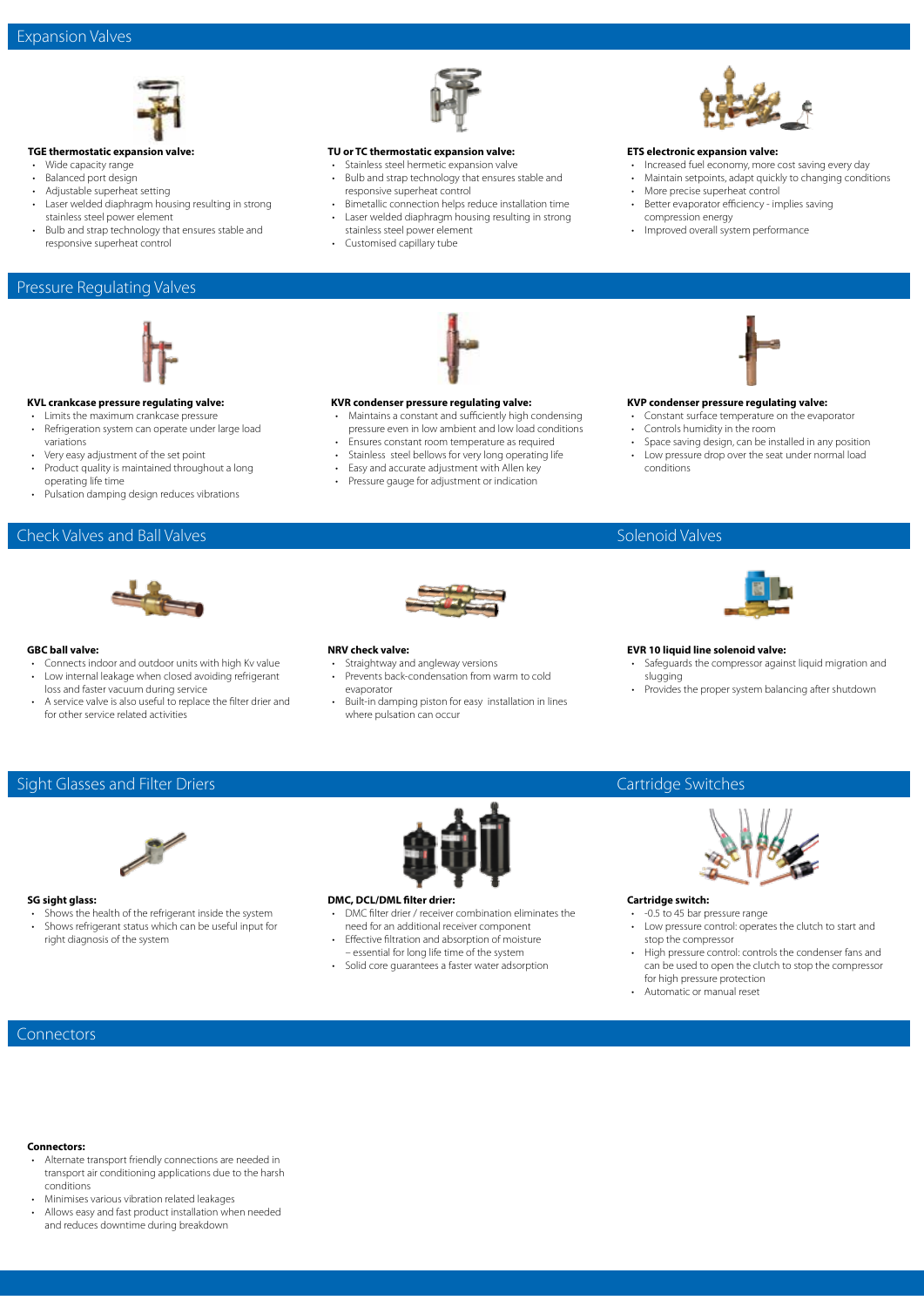# **Designed to last under any condition**

#### **Road conditions**

Vibrations and sudden jerks may **reduce the life time of the system** – a few things are leading to this. First of all, **refrigerant leakage** leading to low charge, causing poor system performance (inability to reach the required temperature as well as higher fuel consumption) resulting in future lost sales for the OEM. Secondly, **fatigue failure of joints** can cause the system to become non-operational resulting in claims to the OEM. And last, **service costs** to the operator including charge of refrigerant will increase.

#### **Dust and corrosive atmosphere**

市中市

Our cities today are full of pollutants which can cause corrosion in parts of the system. To prevent corrosion from damaging the system, it is important to ensure material compatibility throughout the system and to **choose components able to cope with corrosive environments**. Danfoss filter driers, for example, are coated to withstand more than 500 hours of salt spray tests.

#### **Weight and resilience**

Transport and mobile applications require light components and the ability to take stress. Danfoss thermostatic expansion valves, types TU and TGE, both have stainless steel capilary tube , making them **extremely light and capable of withstanding vibrations much longer.**

#### **Crowded busses**

Busses are crowded in peak hours and empty during lean times. Hence cooling load management is critical to secure fuel efficiency. Components like **expansion valves, fan speed controllers and pressure regulators help achieve higher overall efficiencies** of the air conditioning system.

If you would like to know more about our solutions for bus air conditioning please don't hesitate to contact your Danfoss sales representative, who will be ready with the right solution for your system. Your business will benefit of the high quality components, while providing your customers the greatest comfort.